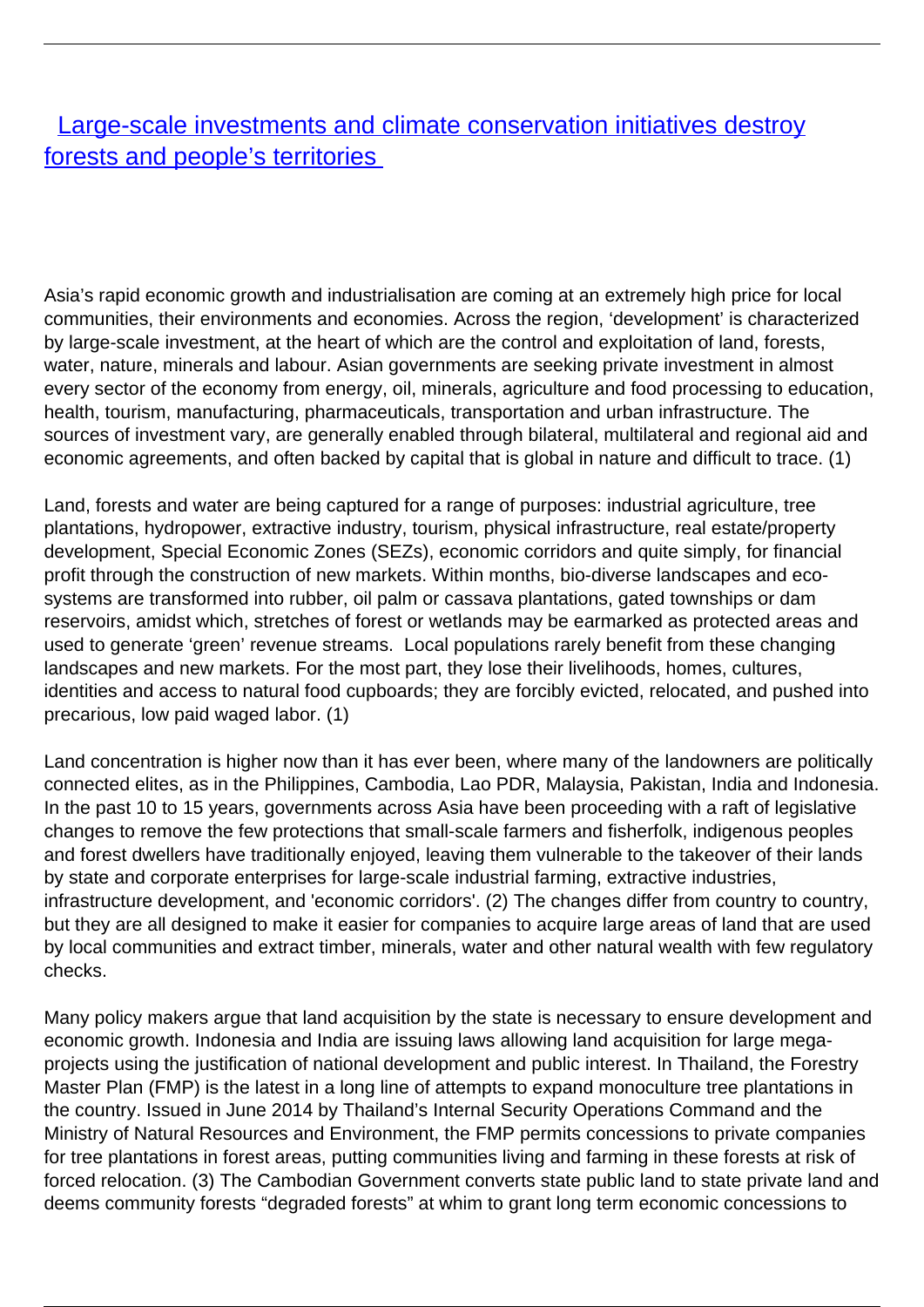corporations in these lands.

The expansion of monoculture tree plantations will be exacerbated by new funds to trigger private investments in so-called 'zero-deforestation' agriculture. The latest such announcement was made at the World Economic Forum (WEF) in January 2017. Funds of up to USD 400 million were pledged by the Norwegian Government and global corporations such as Carrefour, Marks & Spencer, Mars, Metro, Nestlé, Tesco and Unilever. The promised funds are claimed to trigger further large scale, private sector investments into commercial land use in ways that also protect and restore forests and peatland. (4)

However, drawing from the experience of similar programmes that have been implemented in countries such as Vietnam, Indonesia, Philippines, Myanmar and Cambodia, these funds will likely encourage out-grower schemes that trap small-scale farmers into using their land for expansion of commodity crop plantations. Such out-grower schemes tend to put all the risk on small-scale farmers while providing corporations with de-facto control over peasants' lands. They also enable the global food industry to hide expansion of corporate control over farmlands behind the guise of 'social responsibility'. Often, governments create special bank credit lines for farmers in these out-grower schemes, facilitating borrowing for the purchase of seeds, fertilisers, etc., thus subsidising these corporate initiatives in reaction to criticism over the lack of action to reduce the impacts of industrial farming on climate change. Evidence collected from the ground so far shows that these private investment schemes have done little to stop deforestation or reduce the use of the largest source of global greenhouse gas emissions from crop production, i.e., the use of nitrogen fertilisers. In many projects found in central Vietnam for example, farmers are even prescribed and supplied with nitrogen fertilisers by the Norwegian company Yara, one of the key corporations behind the WEF's New Vision for Agriculture and a leading company in the Alliance for Climate Smart Agriculture. (5)

In the meantime, traditional agriculture practiced by peasants and small-scale farmers continues to face a lot of challenges. For example in the Lao PDR, swidden agriculture is seen by policy makers as a major cause of deforestation. For example, in the 1990s, the Lao Government started the Land and Forest Allocation Programme (LFAP) that prohibits shifting cultivation and prescribes how different types of lands should be managed. Studies show that contrary to expectations, the LFAP increased land and food insecurity, poverty and distress migration, and did not check deforestation since local communities were not the cause of deforestation. (6) More recently, the government has issued provincial 'Biodiversity Conservation Corridor' regulations that establish a legal foundation for managing so-called 'biodiversity corridors' with USD12.8 million from the Asian Development Bank (ADB). This ADB programme aims to pilot 'sustainable forest management' and prepare countries to access Reduced Emissions from Deforestation and Forest Degradation (REDD) financing. Land use planning has been carried out in 67 villages, covering 350,000 hectares of forest where swidden agriculture by local communities has been prohibited. (7)

Free trade and investment agreements play important roles in shaping laws and policies that facilitate the capture of land and water for large-scale investment, deforestation and eco-system degradation. They do so both indirectly, by encouraging specialised, vertically integrated production of export commodities that lead to the expansion of mining and large-scale monocrop plantations, and directly by obliging governments to remove barriers to foreign investment. (8) For example, in January 2016, the Association of Southeast Nations (ASEAN) launched the ASEAN Economic Community (AEC), intended to create a region-wide single market and production base, competitive with and fully integrated into the global economy. (9) In order to facilitate the AEC, ASEAN member governments have signed a number of agreements that ease the access of large-scale investors to land, natural resources, raw materials and labour, and provide legal protection for their rights to operate and make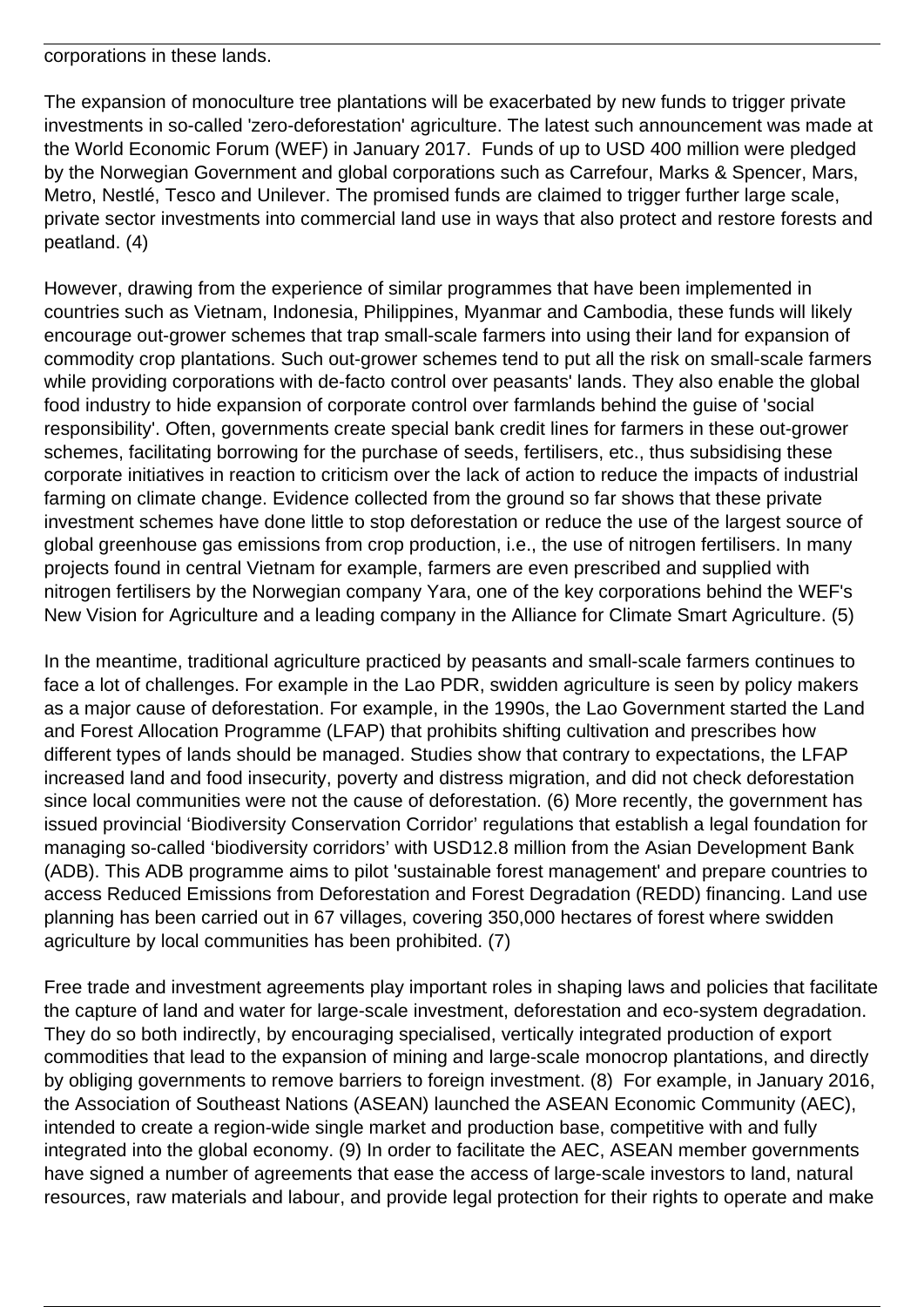profits. No such protection is available to local populations who lose their lands, forests, water sources and livelihoods to infrastructure and other investment projects parading as development.

In the Mekong region, the ADB-led Greater Mekong Subregion Economic Cooperation Program (GMS) aims to transform the rich human and natural endowments of the Mekong region into a free trade and investment area through ambitious multi-sector investments in transportation (road, railways, air and waterways), energy, urban expansion, telecommunications, tourism, trade facilitation and agriculture. Central to the GMS strategic framework is the development of economic corridors, which are pockets of high infrastructure investment. Some economic corridors are accompanied by 'biodiversity conservation corridors,' as in Laos, Cambodia and Vietnam. These 'biodiversity conservation corridors cover two million hectares of forest and non-forest lands and serve as the 'green' component of infrastructure investment. The GMS' agricultural strategy emphasizes integrating the region's subsistence farmers into regional/global supply-chains controlled by agribusiness corporations and re-directing agricultural production from self-sufficiency towards feeding regional and global markets.

Regardless of the rhetoric of poverty reduction and sustainable development, the development model promoted and supported by governments, donors and International Financial Institutions is increasingly extractivist, and breeds inequality and injustice. This model appropriates elements of nature, human potential and raw materials for profit making by corporations, and destroys ecosystems, communities and possibilities for dignified lives. Violence against people and nature is part and parcel of this model. It is little wonder that across Asia, local populations are resisting such development. They face tremendous political and security risks to defend their lands, waters, forests and eco-systems against predatory capital that fuels extractivism.

**Shalmali Guttal,** Director at Focus on the Global South

**Kartini Samon**, GRAIN

(1) Shalmali Guttal. Introduction: Redefining Governance; Challenging Markets in Keeping Land Local: Reclaiming Governance from the Market. October 2014. http://focusweb.org/landstruggles

(2) GRAIN. Asia's agrarian reform in reverse: laws taking land out of small farmers' hand. April 2015. [https://www.grain.org/article/entries/5195-asia-s-agrarian-reform-in-reverse-laws-taking-land](https://www.grain.org/article/entries/5195-asia-s-agrarian-reform-in-reverse-laws-taking-land-out-of-small-farmers-hands)[out-of-small-farmers-hands](https://www.grain.org/article/entries/5195-asia-s-agrarian-reform-in-reverse-laws-taking-land-out-of-small-farmers-hands)

(3) WRM. Thailand's new forestry master plan: same old strategy dressed up in new clothes. World Rainforest Movement Bulletin Issue Nº 208 November 2014. <http://wrm.org.uy/bulletins/issue-208/>

(4) World Economic Forum. \$400 Million Fund Launched in Davos to Stop Tropical Deforestation and Boost Farming. January 2017. [https://www.weforum.org/press/2017/01/400-million-fund-launched-in](https://www.weforum.org/press/2017/01/400-million-fund-launched-in-davos-to-stop-tropical-deforestation-and-boost-farming/)[davos-to-stop-tropical-deforestation-and-boost-farming/](https://www.weforum.org/press/2017/01/400-million-fund-launched-in-davos-to-stop-tropical-deforestation-and-boost-farming/)

(5) GRAIN. Grow-ing disaster: The Fortune 500 goes farming. December 2016. <https://www.grain.org/article/entries/5622-grow-ing-disaster-the-fortune-500-goes-farming>

(6) For more information see for example Shalmali Guttal, Whose Lands Whose Resources? In Development, 2011, 54(1), (91–97) 2011 Society for International Development 1011-6370/11